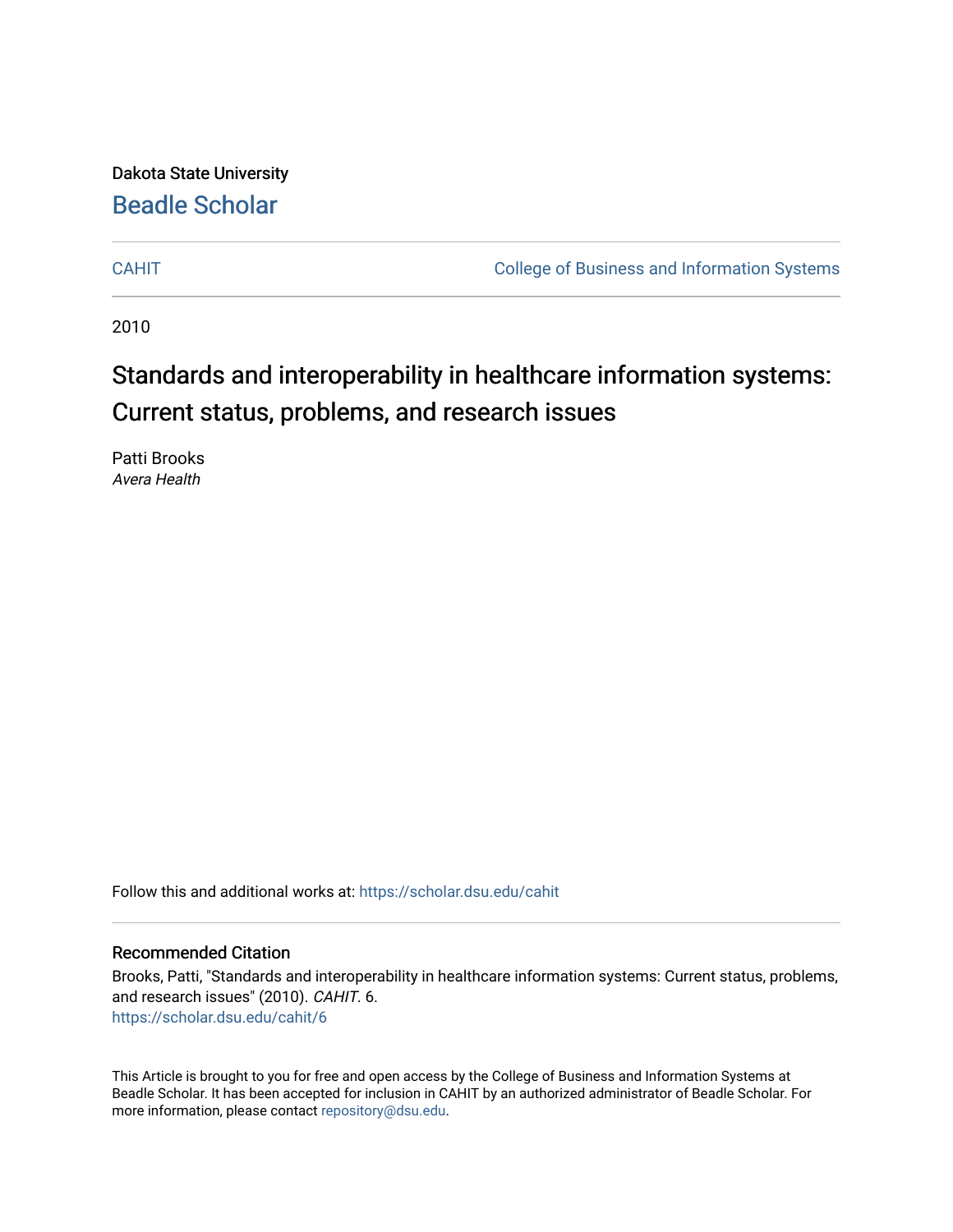Dakota State University [Beadle Scholar](https://scholar.dsu.edu/)

[Faculty Research & Publications](https://scholar.dsu.edu/bispapers) **College of Business and Information Systems** 

2010

# Standards and interoperability in healthcare information systems: Current status, problems, and research issues

Patti Brooks Avera Health

Follow this and additional works at: [https://scholar.dsu.edu/bispapers](https://scholar.dsu.edu/bispapers?utm_source=scholar.dsu.edu%2Fbispapers%2F91&utm_medium=PDF&utm_campaign=PDFCoverPages)

#### Recommended Citation

Brooks, Patti and Avera Health, "Standards and Interoperability in Healthcare Information Systems: Current Status, Problems, and Research Issues" (2010). MWAIS 2010 Proceedings. 18. https://aisel.aisnet.org/mwais2010/18

This Article is brought to you for free and open access by the College of Business and Information Systems at Beadle Scholar. It has been accepted for inclusion in Faculty Research & Publications by an authorized administrator of Beadle Scholar. For more information, please contact [repository@dsu.edu.](mailto:repository@dsu.edu)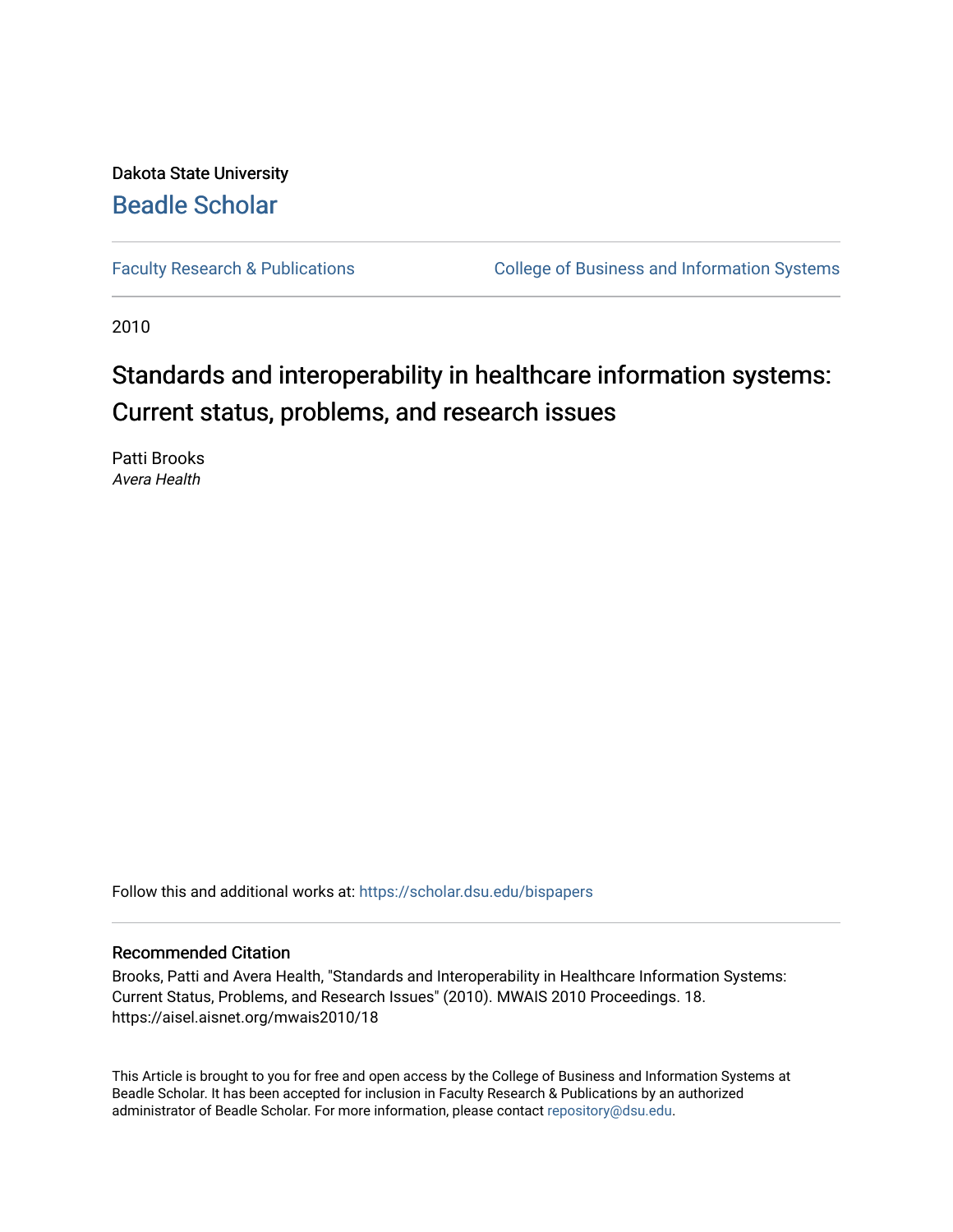### **Association for Information Systems [AIS Electronic Library \(AISeL\)](http://aisel.aisnet.org?utm_source=aisel.aisnet.org%2Fmwais2010%2F18&utm_medium=PDF&utm_campaign=PDFCoverPages)**

[MWAIS 2010 Proceedings](http://aisel.aisnet.org/mwais2010?utm_source=aisel.aisnet.org%2Fmwais2010%2F18&utm_medium=PDF&utm_campaign=PDFCoverPages) and the matrix of the [Midwest \(MWAIS\)](http://aisel.aisnet.org/mwais?utm_source=aisel.aisnet.org%2Fmwais2010%2F18&utm_medium=PDF&utm_campaign=PDFCoverPages)

5-2010

# Standards and Interoperability in Healthcare Information Systems: Current Status, Problems, and Research Issues

Patti Brooks patti.brooks@avera.org

Avera Health

Follow this and additional works at: [http://aisel.aisnet.org/mwais2010](http://aisel.aisnet.org/mwais2010?utm_source=aisel.aisnet.org%2Fmwais2010%2F18&utm_medium=PDF&utm_campaign=PDFCoverPages)

#### Recommended Citation

Brooks, Patti and Avera Health, "Standards and Interoperability in Healthcare Information Systems: Current Status, Problems, and Research Issues" (2010). *MWAIS 2010 Proceedings*. 18. [http://aisel.aisnet.org/mwais2010/18](http://aisel.aisnet.org/mwais2010/18?utm_source=aisel.aisnet.org%2Fmwais2010%2F18&utm_medium=PDF&utm_campaign=PDFCoverPages)

This material is brought to you by the Midwest (MWAIS) at AIS Electronic Library (AISeL). It has been accepted for inclusion in MWAIS 2010 Proceedings by an authorized administrator of AIS Electronic Library (AISeL). For more information, please contact [elibrary@aisnet.org](mailto:elibrary@aisnet.org%3E).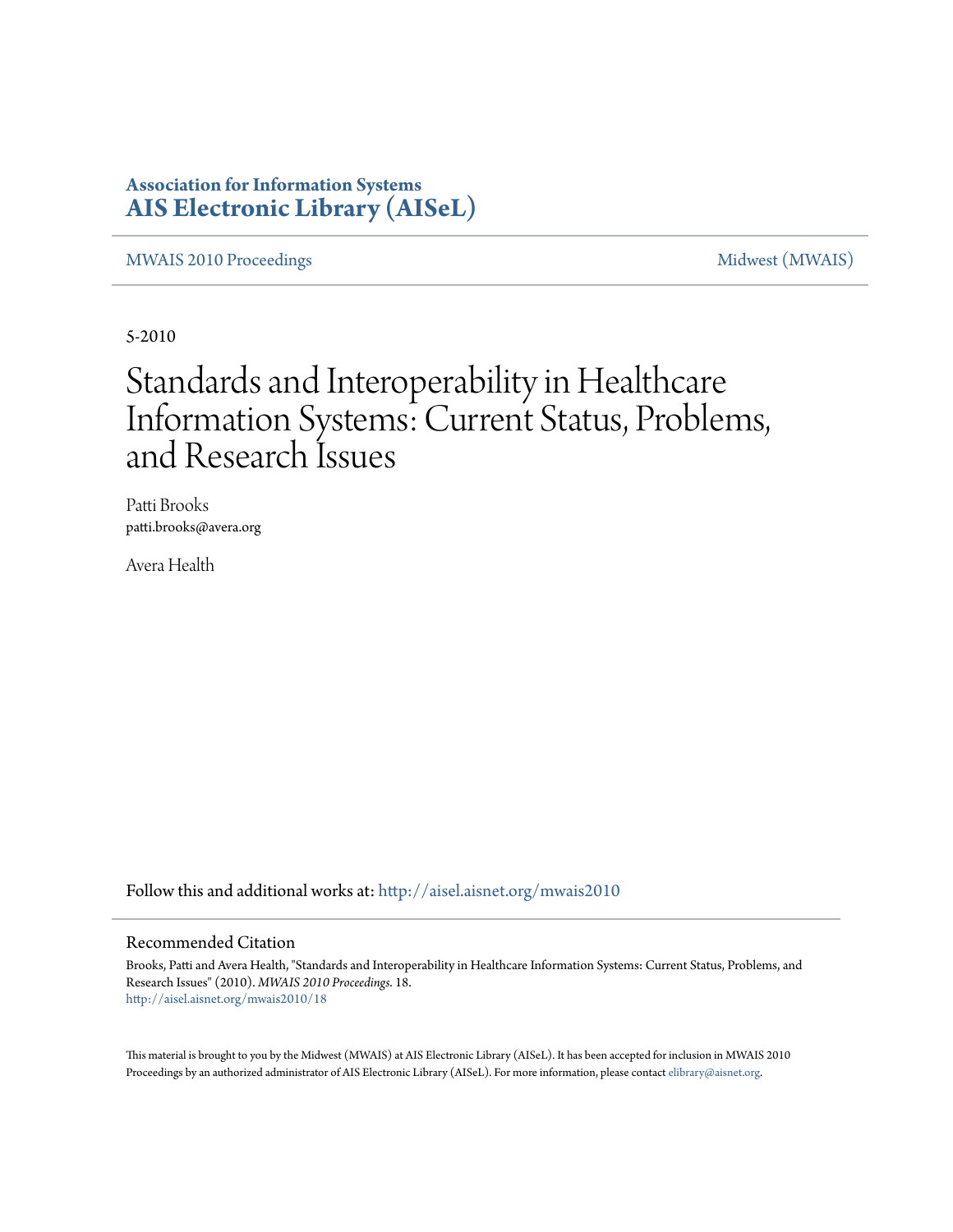## **Standards and Interoperability in Healthcare Information Systems: Current Status, Problems, and Research Issues**

**Patti Brooks** Avera Health patti.brooks@avera.org

#### **ABSTRACT**

Data interoperability is a key ingredient for modern health information technology. Interoperability of healthcare information systems is essential for the communication of critical data, as well as for leveraging the vast amounts of data gathered to conduct research, analyze trends, improve safety, and reduce healthcare costs. One of the critical components for enabling interoperability is the availability of data standards. This paper presents, from a practitioner's perspective, a broad overview of the current status of healthcare data standards and an analysis of the problems with current standards including gaps, redundancies, and varying data exchange requirements that prevent seamless data exchange between healthcare information systems. This paper concludes by identifying problems related to healthcare information systems standardization and interoperability and potential issues for future research that can address the given problems.

#### **Keywords**

Data exchange, data standards, electronic health records, health information exchange, interoperability, standards development organizations

#### **INTRODUCTION**

Over the last few years, there has been an increasing awareness by both the private and public sectors of the ability to improve the quality and safety of healthcare with interoperable healthcare information technology (IT) systems (Markle Foundation, 2003). Some of these health information technologies include electronic health records, personal health records, health information exchanges, evidence-based medicine, and comparative effectiveness research (Hersh, 2009). As healthcare systems are increasing the adoption of health IT, a growing amount of data is being gathered. One of the ultimate goals in using health information technology is to evaluate and provide information to providers and patients on the most appropriate treatment options based on scientific comparisons of the effectiveness of treatments, including factors such as quality, risk, benefit, and cost (Congressional Budget Office, 2007). Data standards and interoperability are currently a bottleneck for seamless exchange and use of data to derive the maximum benefits of health IT.

In order to be able to share health information, interoperability across software from multiple vendors is critical (California HealthCare Foundation, 2005). When interoperability is lacking, it impedes access to data, which in turn leads to inefficiencies, increased cost, and poor quality (Stiell, Forster, Stiell, and van Walraven, C. 2003; Smith, Araya-Guerra, Bublitz, Parnes, Dickinson, Van Vorst, Westfall, and Pace, 2005; Shapiro, Kannry, and Kushniruk, and Kuperman, 2007). A core requirement for interoperability is the need for both data and messaging standards. Interoperability of healthcare information systems and the lack of consistent data standards has been a problem in healthcare for many years. Interoperability problems in healthcare include gaps in data standards, several overlapping standards, multiple data standard development organizations, and no overarching mechanism for ensuring the development and usage of data standards.

In this paper we will discuss the interoperability and standards problem by describing the underlying data collection and exchange processes in the context of the key functions of a healthcare organization. We then present an overview of current standards, the problems associated with it, and a discussion of research issues. Specifically, the contributions of this paper include (1) a description of the current drivers for healthcare IT needs and an overview of the data collected within a healthcare organization, (2) a description of the typical data exchanges between healthcare and other organizations, (3) a review of the most common healthcare data standards, and (4) an analysis of the problems with current data standards and potential issues for future research.

#### **TYPES OF DATA COLLECTED BY A HEALTHCARE ORGANIZATION**

The primary types of information contained in a patient's medical record can be categorized as either administrative or clinical (Johns, 2007). At a very broad level, clinical information includes a patient's problem list, medication record, history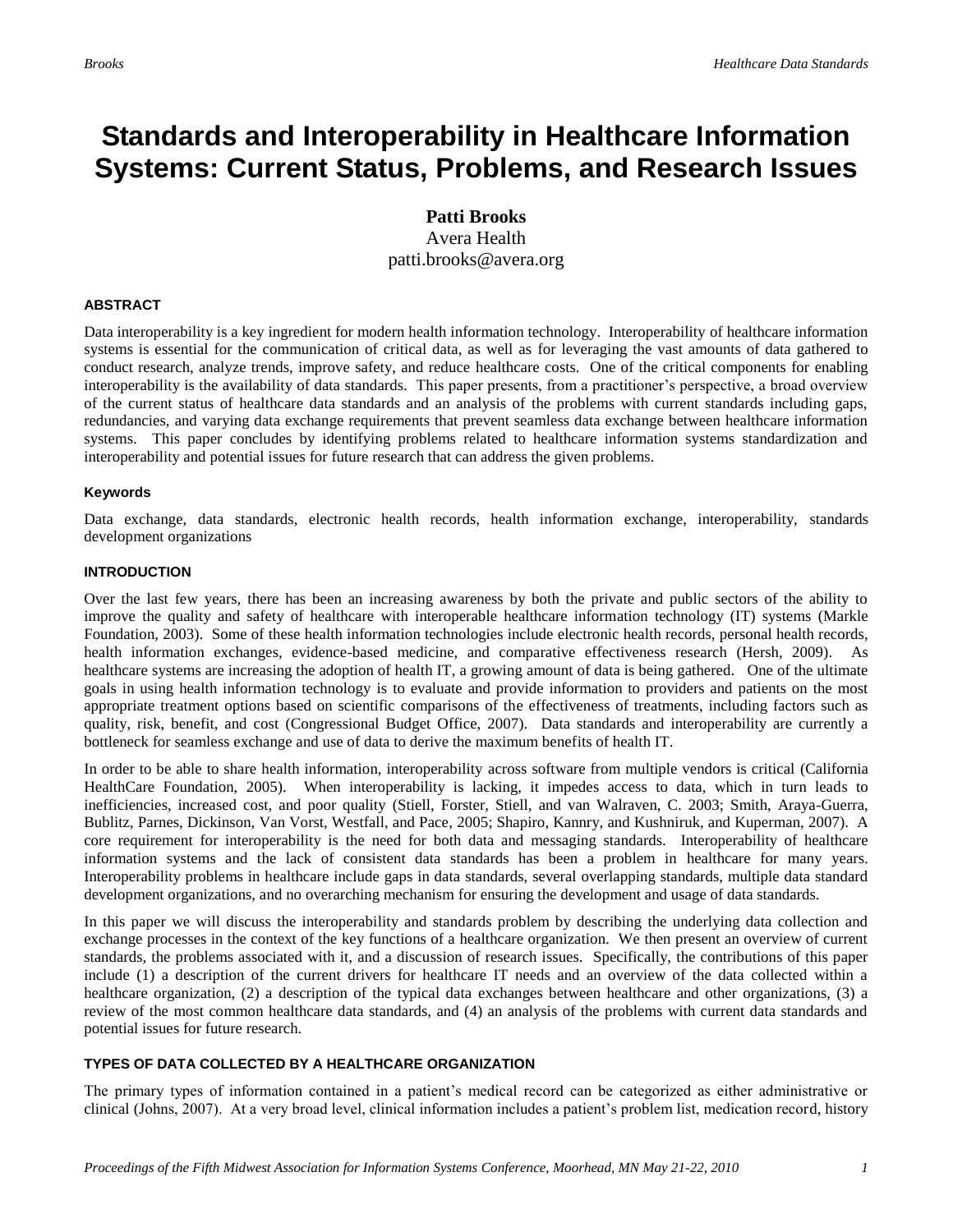and physical, progress notes, consultation reports, physicians' orders, nurses' notes and interventions, rehab and other clinical documentation, imaging and x-ray results, lab results, immunization record, operative report, pathology report, and a discharge summary. Administrative information includes demographic information about the patient, consents for treatment and surgery, authorizations, pre-authorization, scheduling, insurance eligibility, billing, and diagnosis and procedure codes (Wager, Lee, and Glaser, 2009).

While an electronic medical record (EMR) is the record of health-related information maintained for each patient within one healthcare organization, an electronic health record (EHR) has a broader definition in that it implies a longitudinal collection of information about a patient across more than one healthcare organization (Wager, et al., 2009). Implementing electronic records is increasing rapidly, although widespread implementation will still take years to complete.

A comprehensive hospital information system (HIS) contains hundreds of tables or data dictionaries. Vendors have allowed the flexibility for facilities to create their own naming conventions for data elements such as drug names, lab tests, x-ray procedures, and nursing diagnoses, to name a few. This is because in some cases there have been no data standards and in other cases there have been no enforcement of the use of standards. Where proprietary naming conventions cause a problem is when data needs to be exchanged or interfaced from one system to another. The systems do not share the same test or drug names, so without a considerable amount of time and effort mapping the names, the data cannot be exchanged. An essential building block of interoperability is the adoption and use of terminology and messaging standards that are agreed upon (Harris, Harvell, and White, 2003). As stated by Harris et al., 2003, terminology standards will provide an unambiguous, machine-readable meaning of specific terms and messaging standards permitting the electronic exchange of information in a consistent manner. Together, they will allow the interoperable use and exchange of healthcare information.

Patient medical records are used in a healthcare organization as a documentation tool for patient care, as a communication tool for those involved in patient care, and as a support for reimbursement and research (Wager, et al., 2009). Healthcare providers need access to tools that allow them clinical decision support capabilities and access to the latest relevant research findings, reminders, alerts, and other knowledge databases. Departmental systems may be separate systems that are interfaced or be part of a totally integrated healthcare information system. Figure 1 shows a schematic of typical departmental data functions within a hospital.

**Financial:** Billing, HR, MM **Administrative:** Registration,

Scheduling, Abstracting, Coding

**Clinical:\*** Laboratory, Radiology/PACS, Physician Ordering, Clinical Documentation, and Pharmacy \*These components with some data elements from the other two areas make up the EMR

#### **Figure 1. Typical Departmental Functions at a Healthcare Organization**

#### **DATA EXCHANGES IN A HEALTHCARE ORGANIZATION**

One of the central components of the US healthcare information technology strategy is to further the adoption of interoperable EHR systems. Creating a better functioning healthcare system requires a comprehensive electronic health record (EHR) available at the time and point of care. The EHR is created by aggregating and sharing data with all the sites where a patient receives care (Hammond, 2005). Figure 2 displays a list of typical external entities that receive and/or share patient information with a healthcare organization. Data is shared in many ways including faxing reports; sending paper copies; manually or electronic submitting claims; providing data downloads; or electronically sharing data, especially if the patient belongs to the same healthcare integrated delivery network or if the healthcare organization is part of a health information exchange (HIE). An HIE is the exchange of health information for patient care across traditional business boundaries in healthcare (Hersh, 2009).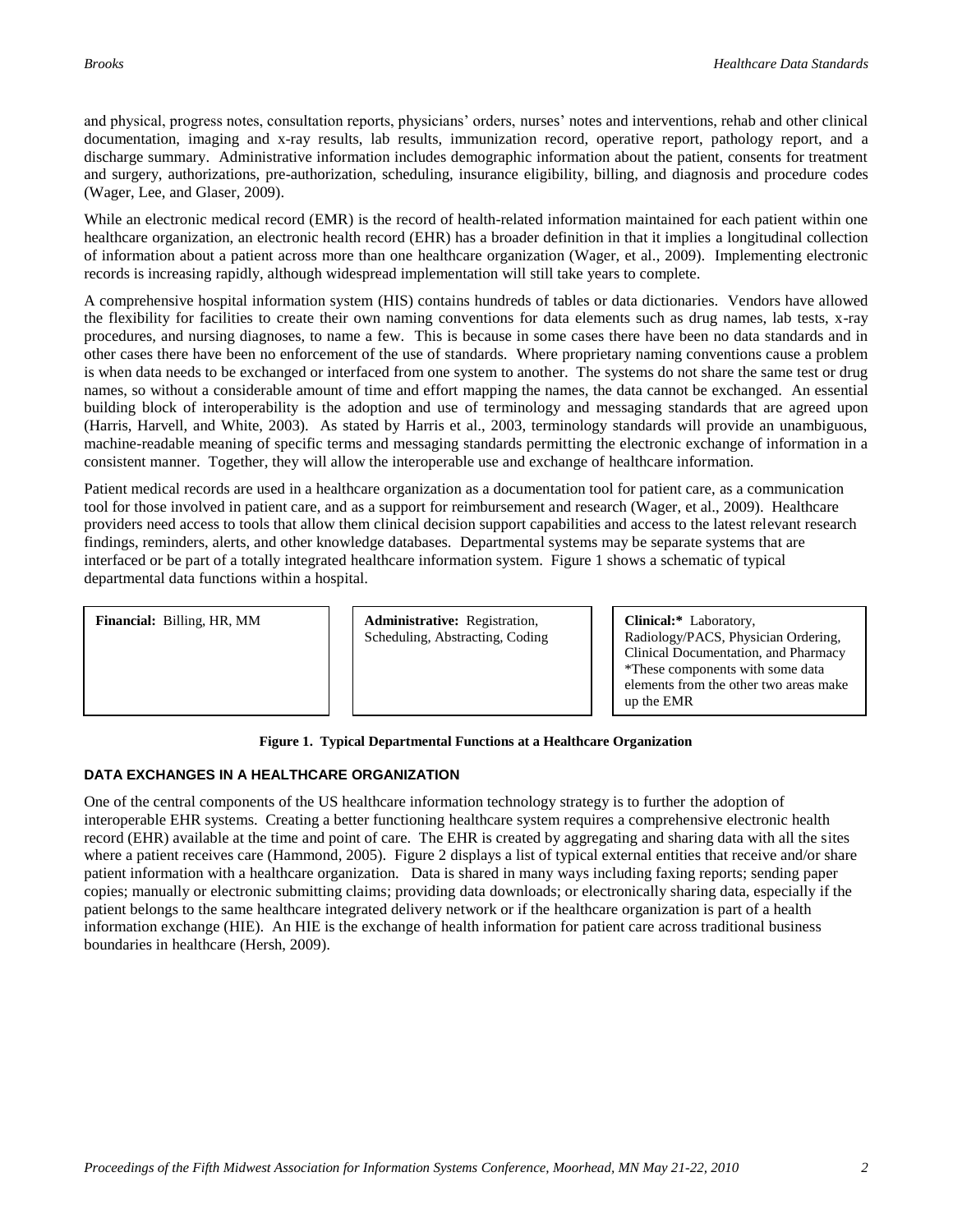

**Figure 2. Healthcare Data Exchanges**

#### **OVERVIEW OF HEALTHCARE DATA STANDARDS**

In order to share and use data from multiple institutions, data must be built upon common words (data elements and terminology), structures, and organization. This requirement is called interoperability. Functional interoperability means that the groups participating support common functions and procedures. Semantic interoperability means that the language of communication must be understandable by a computer at the receiving end of the communication.

Interoperability requires the use of standards. In Wager, et al., (2009), standards are categorized into three main categories: (1) Classification, vocabulary, and terminology standards; (2) Data interchange standards; and (3) Health record content standards. Standards for healthcare information systems have been predominantly established through four mechanisms (Hammond and Cimino, 2001). The four methods are: (1) Ad hoc – when a group of interested people or organizations agree on a certain specification; (2) Defacto – when a vendor or other commercial enterprise controls such a large segment of the market that its product becomes the recognized norm; (3) Government mandate – when the government mandates a standard; and (4) Consensus – when representatives from interested parties work together and reach a consensus.

There are a number of recognized standards development organizations (SDO's) working to achieve interoperable standards internationally (Hammond, Bailey, Boucher, Spohr, and Whitaker, 2010). Table 1 provides a list of the most common standards development organizations.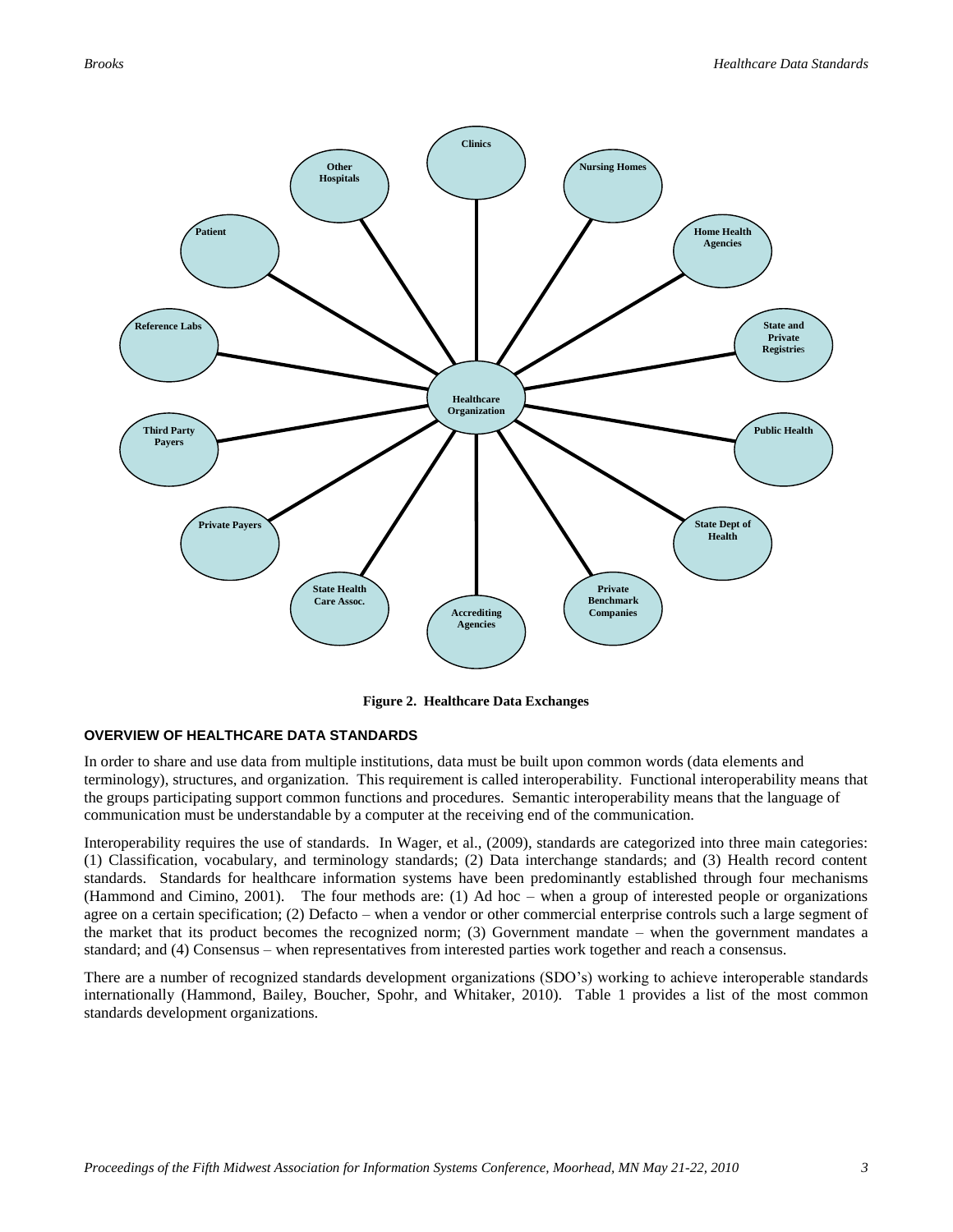| <b>TYPE OF STANDARD</b>        | <b>EXAMPLE STANDARDS</b>                                                                                                                                    | <b>SDO CREATING THE STANDARD</b>                            |
|--------------------------------|-------------------------------------------------------------------------------------------------------------------------------------------------------------|-------------------------------------------------------------|
| General standards              | XML, TCP/IP, 802.11, Web services, security,<br>wireless, GPS                                                                                               | W3C, IETF, IEEE, OMG, HL7                                   |
| Data components                | Reference Information Model (RIM), data<br>elements, data types, terminology, templates,<br>clinical<br>clinical<br>document<br>statements,<br>architecture | HL7, CEN, ISO, openEHR, IHTSDO,<br>LOINC, RxNorm, UMLS, WHO |
| Data interchange               | Structured and free-form documents, images                                                                                                                  | HL7, ASTM, DICOM, IEEE<br>1073.<br>NCPDP, X12N, CEN, ISO    |
| Knowledge representation       | Guidelines and protocols, decision support<br>algorithms                                                                                                    | HL7, ASTM                                                   |
| Electronic health record (EHR) | requirements, EHR<br>Functional<br>models.<br>Continuity of Care Record (CCR), patient<br>summary record, personal health record                            | HL7, ASTM, openEHR, CEN                                     |
| Application level support      | Identifiers.<br>disease<br>registries,<br>resource<br>registries, tool sets, conformance requirements,<br>implementation manuals                            | HIPAA, HL7, ASTM, ISO, CEN                                  |

#### **Table 1. An overview of standard development organizations (adapted from Hammond, 2005)**

In addition to the Standards Development Organizations, the growing need for integrated electronic health records prompted the Department of Health and Human Services, through the Office of the National Coordinator for Health IT (ONC) to develop a process for harmonizing standards. In order to achieve this goal, the Healthcare Information Technology and Standards Panel (HITSP), a partnership between the public and private sectors with a neutral and inclusive governance model administered by the American National Standards Institute has been set up to provide the process within which affected parties can identify, select, and harmonize standards for communicating healthcare information (HITSP Technical Committees, 2007).

#### **PROBLEMS WITH STANDARDS AND DATA EXCHANGE**

In this section, some of the problems that organizations face due to inconsistencies with data standards are identified and point to potential issues for future research that can address the given problems.

- (1) Need for multi-purpose standards and terminologies: Some of the problems with data standards and exchange arise due to the fact that standards and terminologies are not designed to serve multiple purposes thus resulting in significant overhead and inefficiencies. For example, administrative code sets such as ICD-9-CM and CPT work well for research and payment systems, but fall short of granular terminology needed in an EHR (Giannangelo and Fenton, 2008). Standard clinical terminology and classifications will need to map in order to achieve interoperability and the benefits of a national health information infrastructure (Bowman, 2005). SNOMED CT and ICD-9-CM (and soon to be ICD-10-CM) actually complement each other because they serve different purposes. There is a map available which correlates between SNOMED CT concepts and the closest ICD-9-CM target code/s. However, the mapping is not intended to be accurate enough to be used for billing or reimbursement without an additional review. The SNOMED CT scope of content is much broader than ICD-9-CM; therefore, less than 30 percent of SNOMED CDT can be mapped to ICD-9-CM (Bowman, 2005; Imel and Campbell, 2003; and Imel, 2002).
- (2) Lack of content in terminology standards: A standard representation of the full meaning of patient medical data requires integrating terminology models with models of context and other structural relationships. As an example, the coded representation of "myocardial infarction" has different clinical significance when it appears in the context of "current diagnosis," "past medical history," or "family history." Without contextual information, the full meaning may remain ambiguous, leading to incorrect reporting or decision-support behavior (National Committee on Vital and Health Statistics, 2002).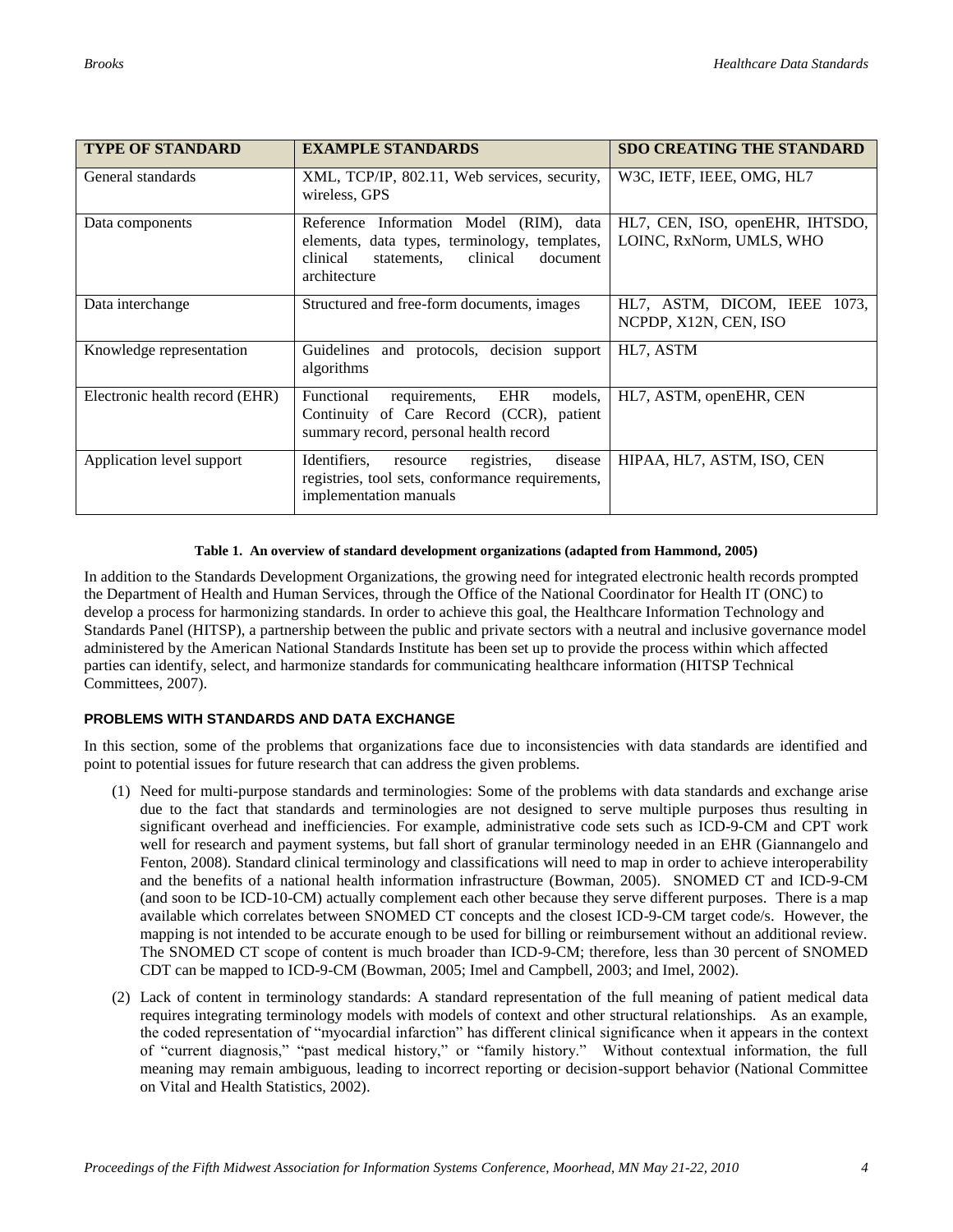- (3) Gaps in data standards: Despite the fact that there are many standards, there are still a few gaps that have been identified. For example, there is a lack of named standards for the structuring of questions and case report forms, especially for physical exam, medical history, family history, and eligibility criteria. SNOMED CT is being used, but how the terminology is used as far as metadata and question modeling is lacking, and it is an important component for standards. Other areas of significant gaps in standards include deficiencies in LOINC standards in some areas of lab results and question attributes (Richesson and Krischer, 2007), medication management with regard to interoperability information on when a medication was stopped, modified, or put on hold, and gaps in nursing documentation, such as nurses' notes (HITSP, 2010).
- (4) Overlapping standards: There are overlaps in standards where multiple standards have been named by one or more authoritative body. An example is the list of nursing terminology standards (See Appendix A). Focused research in each area is necessary to really identify overlaps. There also some overlapping named standards in the area of physical exam observations and findings and among many research and clinical variables, including lab, physiological, and patient assessment variables (Richesson and Krischer, 2007). HL7 and ASC X12 have some duplication in standards used for reporting of clinical data associated with the claims process.
- (5) Different requirements from different agencies when exchanging data: There are different types of examples that can be shared as far as difficulties with data standardization. One area can be with the use of electronic prescribing. There are standard codes for the retail pharmacy component, which typically need to be mapped to a standard drug formulary name, and if the hospital drug formulary does not use a standard drug naming component in its formulary, another mapping needs to occur between the standard drug formulary name and the hospital drug formulary name (Simonatis, Belsito, and Overhage, 2008). In addition, data mapping is consistently necessary when submitting data externally. There are several minimum data sets used for billing, registries, external benchmarking companies, and accrediting agencies, to name a few. Most of these sources come with different requirements for data downloads to meet their specifications, thus requiring additional data mapping.
- (6) Changes in standards: Evolution of standards represents a major problem for the healthcare industry as it requires major retooling and significant new investments. For example, there are two important changes to existing standards that add complexity to the existing challenges related to interoperability. The first is the transition from the ICD-9- CM coding classification system to ICD-10-CM. The ICD classification system is the primary system used for diagnosis and procedure coding and billing and is one of the major classification systems for coding for quality initiatives, public health reporting, and research initiatives (Abdelhak, Grostick, Hanken, and Jacobs, 2007). The format of the ICD-10-CM system is quite different from ICD-9-CM and will require massive changes for computer systems across the country. The second standard that causes challenges is the HL7 versions 2 and 3, which are the messaging standards. While HL7 version 2 is a legacy standard for electronic messages between different healthcare applications, HL7 version 3 messages are based on XML encoding syntax and has a broader scope of healthcare workflows.

Even though there has been considerably more attention given to the matter of data standards and interoperability over the last few years, there are still issues and challenges. There needs to be better understanding of the actual constructs, activities, and inter-relationship flows of clinical research data (Richesson and Krischer, 2007.) Further research could explore the need for consensus on where standards are needed, which standards will be used for different components of data interoperability, and how the standards will be enforced. Research and evaluation of existing vendor capabilities would be very helpful. There is a significant challenge with vendor products, because vendor source systems often use proprietary concept identifiers and translation services are not readily available (Kuperman, Blair, Franck, Devaraj, and Low, 2010). Efficient mapping tools and products to assist with data integration across different data sources need to be further researched and developed. In addition, reference models, semantic web, standards, ontology, and other techniques can enable fast and efficient merging of heterogeneous data and should be explored further to assist with data standardization and interoperability (Brazhnik and Jones, 2007; Lopez and Blobel, 2009).

#### **CONCLUSION**

The need for standardized terminologies and data standards in healthcare has long been recognized. The growing urgency to share electronic health records and the establishment of health information exchanges will continue to escalate the need. If the data standards can be determined and enforced, interoperability will become a reality much quicker. Many are recognizing that healthcare information technology can make a positive impact on healthcare reform, and data standards and interoperability are two of the keys to making that happen.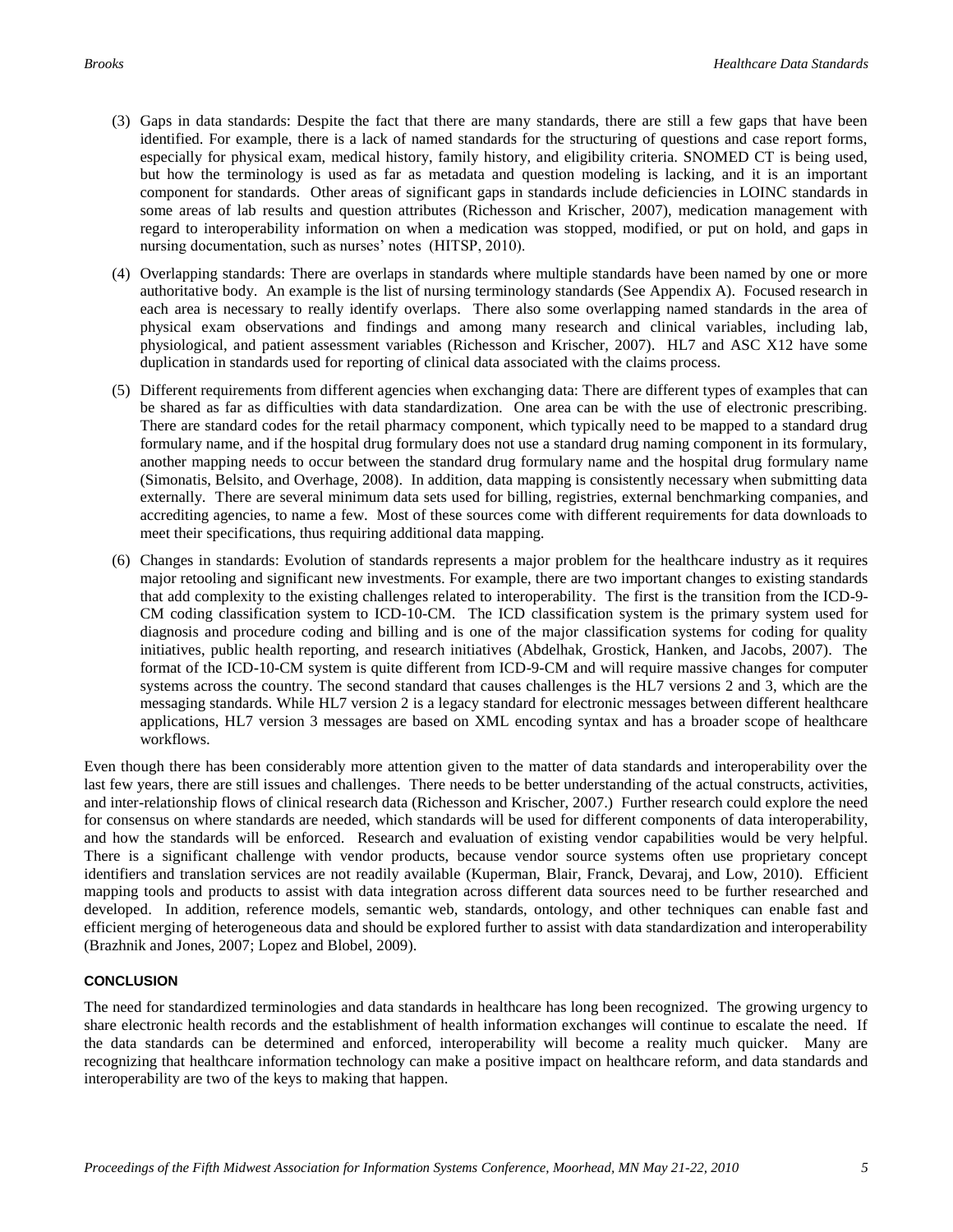#### **REFERENCES**

- 1. Abdelhak, M., Grostick, S., Hanken, M., and Jacobs, E. (2007). Health information: Management of a strategic resource, AHIMA, Chicago.
- 2. Bowman, S. (2005) Coordination of SNOMED-CT and ICD-10: Getting the most out of electronic health record systems, *Perspectives in Health Information Management,* Spring.
- 3. Braznik, O. and Jones, J. (2007) Anatomy of data integration, *J Biomed Inform,* 40, 3, 252-269.
- 4. California HealthCare Foundation (2005) *Clinical data standards in health care: Five case studies,* Retrieved March 4, 2010 from<http://www.chcf.org/documents/healthit/ClinicalDataStandardsInHealthCare.pdf>
- 5. Congressional Budget Office (2007) Research on the comparative effectiveness of medical treatments: Issues and options for an expanded federal role, December, 2007.
- 6. Giannangelo, K., and Fenton, S. (2008) SNOMED CT survey: An assessment of implementation in EMR/EHR applications, *Perspectives in Health Information Management,* 5, 7.
- 7. Hammond, W. (2005) The making and adoption of health data standards, *Health Affairs,* 24, 5, 1205-1213.
- 8. Hammond, W. and Cimino, J. (2001) *Standards in medical informatics,* in E. Shortliff and L. Perrault (Eds), *Medical informatics computer applications in health care and biomedicine* (pp. 212-256), Springer-Verlag, New York.
- 9. Hammond, W., Bailey, C., Boucher, P., Spohr, M., and Whitaker, P. (2010) Connecting information to improve health, *Health Affairs,* 29, 2, 284-288.
- 10. Harris, M., Harvell, J., and White, A. (2003) U.S. Department of Health and Human Services, Toward a national health information infrastructure: A key strategy for improving quality in long-term care, Retrieved from <http://aspe.hhs.gov/daltcp/reports/toward.htm>
- 11. Hersh, W. (2009) A stimulus to define informatics and health information technology, *BMC Medical Informatics and Decision Making,* 9, 24.
- 12. HITSP/IS01 (2010) *HITSP electronic health records laboratory results reporting interoperability specification,*  Reference No. 20080827 V3.1.
- 13. Imel, M. (2002) A closer look: The SNOMED clinical terms to ICD-9-CM mapping, *Journal of AHIMA,* 73, 6, 66- 69.
- 14. Imel, M. and Campbell, J (2003) Mapping from a clinical terminology to a classification. AHIMA 75<sup>th</sup> Anniversary National Convention and Exhibit Proceedings, October, 2003.
- 15. Johns, M. (2007) Health information management technology, second edition, AHIMA, Chicago.
- 16. Kuperman, G., Blair, J., Franck, R., Devaraj, S., and Low, A. (2010) Developing data content specifications for the nationwide health information network trial implementations, *Journal of the American Medical Informatics Association,* 17, 6-12.
- 17. Lopez, D. and Blobel, B. (2009) Enhanced semantic interoperability by profiling health informatics standards, *Methods Inf Med*, 48, 2, 170-177.
- 18. Markle Foundation. (2003) *Connecting for health: A public-private collaborative. The Data Standards Working Group,* Retrieved March 4, 2010 from [http://www.connectingforhealth.org/resources/dswg\\_report\\_6.5.03.pdf](http://www.connectingforhealth.org/resources/dswg_report_6.5.03.pdf)
- 19. National Committee on Vital and Health Statistics (2000) *Report to the Secretary of the US Department of Health and Human Services on uniform data standards for patient medical record information,.* Retrieved March 1, 2010 from<http://www.ncvhs.hhs.gov/hipaa000706.pdf>
- 20. National Committee on Vital and Health Statistics (2002) *Patient medical record information technology analysis reports,* available at [http://www.ncvhs.hhs.gov](http://www.ncvhs.hhs.gov/)
- 21. Ozbold, J. (2003) Nursing terminologies, Vanderbilt University, May.
- 22. Richesson, R. and Krischer, J. (2007) Data standards in clinical research: Gaps, overlaps, challenges and future directions, *Journal of the American Medical Association,* 14, 6, 687-696.
- 23. Shafer, D. (2006) How do CCR and CDA compare? Retrieved from [http://www.hl7standards.com](http://www.hl7standards.com/)